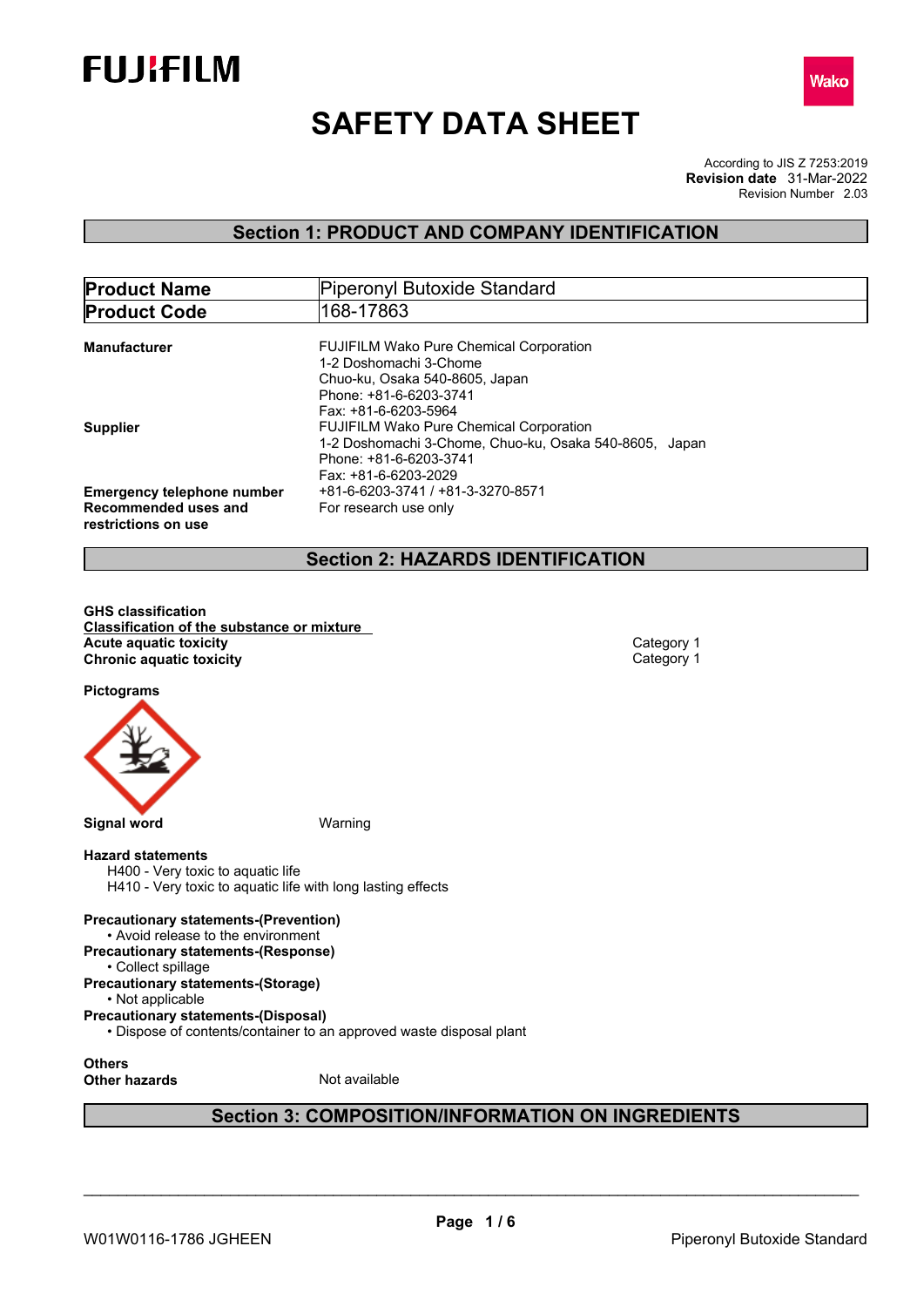#### **Single Substance or Mixture** Substance

**Formula** C19H30O5

| <b>Chemical Name</b>                     | Weight-% | <b>Molecular weight</b>                                                                                          | <b>ENCS</b>     | <b>ISHL</b><br>' No.                           | <b>CAS RN</b>                   |
|------------------------------------------|----------|------------------------------------------------------------------------------------------------------------------|-----------------|------------------------------------------------|---------------------------------|
| - -<br>Piperony <sup>1</sup><br>Butoxide | 98.0     | 338.44                                                                                                           | $(9)$ .<br>1484 | $(5)-85$<br>$1 - 6F$<br>יי<br>י-ם<br>∍-<br>ັບບ | $\sim$<br>E 4<br>- ו ה<br>יי-כט |
| . .<br>$\sim$                            |          | antico and the total contract of the contract of the contract of the contract of the contract of the contract of |                 |                                                |                                 |

**Note on ISHL No.:** \* in the table means announced chemical substances.

**Impurities and/or Additives:** Not applicable

## **Section 4: FIRST AID MEASURES**

#### **Inhalation**

Remove to fresh air. If symptoms persist, call a physician.

#### **Skin contact**

Wash off immediately with soap and plenty of water. If symptoms persist, call a physician.

#### **Eye contact**

IF IN EYES: Rinse cautiously with water for several minutes. Remove contact lenses, if present and easy to do. Continue rinsing. Immediate medical attention is required.

#### **Ingestion**

Rinse mouth. Never give anything by mouth to an unconscious person. Call a physician or poison control center immediately. Do not induce vomiting without medical advice.

#### **Protection of first-aiders**

Use personal protective equipment as required.

## **Section 5: FIRE FIGHTING MEASURES**

#### **Suitable extinguishing media**

Water spray (fog), Carbon dioxide (CO2), Foam, Extinguishing powder, Sand

## **Unsuitable extinguishing media**

No information available

## **Specific hazards arising from the chemical product**

Thermal decomposition can lead to release of irritating and toxic gases and vapors.

**Special extinguishing method**

#### No information available

## **Special protective actions for**

## **fire-fighters**

Use personal protective equipment as required.Firefighters should wear self-contained breathing apparatus and full firefighting turnout gear.

## **Section 6: ACCIDENTAL RELEASE MEASURES**

#### **Personal precautions, protective equipment and emergency procedures**

For indoor, provide adequate ventilation process until the end of working. Deny unnecessary entry other than the people involved by, for example, using a rope. While working, wear appropriate protective equipments to avoid adhering it on skin, or inhaling the gas. Work from windward, and retract the people downwind.

#### **Environmental precautions**

To be careful not discharged to the environment without being properly handled waste water contaminated.

**Methods and materials for contaminent and methods and materials for cleaning up**

Absorb dry sand, earth, sawdust and the waste. Collect empty container that can be sealed.

**Recoverly, neutralization**

## No information available

## **Secondary disaster prevention measures**

Clean contaminated objects and areas thoroughly observing environmental regulations.

## **Section 7: HANDLING AND STORAGE**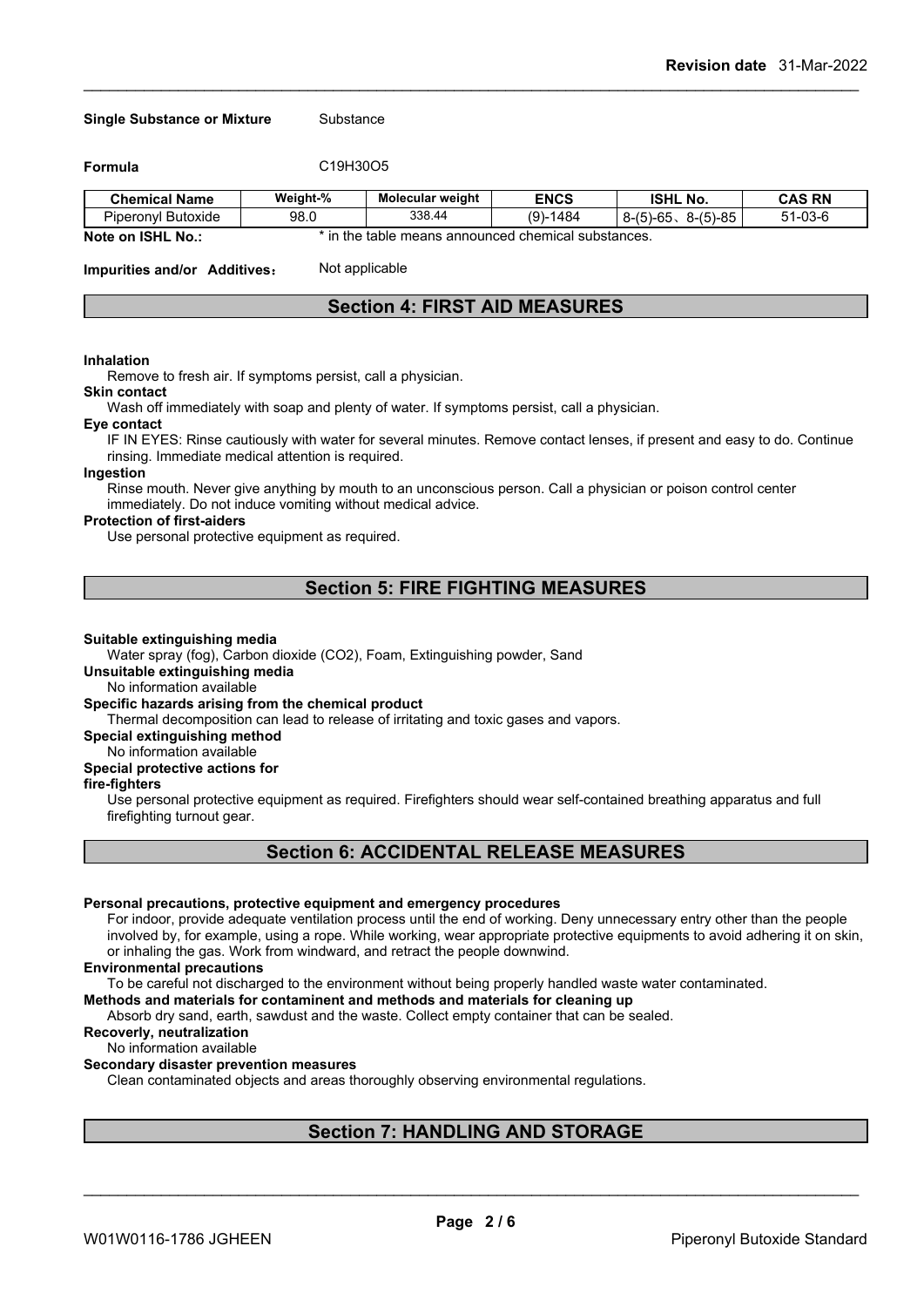## **Handling**

#### **Technical measures**

Highly flammable. Avoid contact with high temperature objects, spark, and strong oxidizing agents. Use with local exhaust ventilation.

#### **Precautions**

Do not rough handling containers, such as upsetting, falling, giving a shock, and dragging Prevent leakage, overflow, and scattering. Not to generate steam and dust in vain. Seal the container after use. After handling, wash hands and face, and then gargle In places other than those specified, should not be smoking or eating and drinking Should not be brought contaminated protective equipment and gloves to rest stops Deny unnecessary entry of non-emergency personnel to the handling area

#### **Safety handling precautions**

Take necessary action to avoid static electricity discharge (which might cause ignition of organic vapors). Avoid contact with skin, eyes or clothing. Use personal protective equipment as required.

### **Storage**

| Safe storage conditions<br>Keep container protect from light tightly closed. Store in a cool (2-10 $^{\circ}$ C) place. Packed<br><b>Storage conditions</b><br>with an inert gas.<br>Safe packaging material<br>Glass<br>Strong oxidizing agents<br>Incompatible substances | ------ |  |
|-----------------------------------------------------------------------------------------------------------------------------------------------------------------------------------------------------------------------------------------------------------------------------|--------|--|
|                                                                                                                                                                                                                                                                             |        |  |
|                                                                                                                                                                                                                                                                             |        |  |
|                                                                                                                                                                                                                                                                             |        |  |

## **Section 8: EXPOSURE CONTROLS/PERSONAL PROTECTION**

#### **Engineering controls**

In case of indoor workplace, seal the source or use a local exhaust system. Provide the safety shower facility, and handand eye-wash facility. And display their position clearly.

**Exposure limits** This product, as supplied, does not contain any hazardous materials with occupational exposure limits established by the region specific regulatory bodies.

## **Personal protective equipment**<br>**Respiratory protection** Protective mask

**Respiratory** protection **Hand protection** Protective gloves **Skin and body** protection **General hygiene considerations**

**Eye protection** protective eyeglasses or chemical safety goggles<br> **Skin and body protection** Protective gloves

Handle in accordance with good industrial hygiene and safety practice.

## **Section 9: PHYSICAL AND CHEMICAL PROPERTIES**

| Form                                                   |                             |
|--------------------------------------------------------|-----------------------------|
| Color                                                  | Colorless - slightly yellow |
| <b>Turbidity</b>                                       | clear                       |
| Appearance                                             | liquid                      |
| Odor                                                   | no data available           |
| Melting point/freezing point                           | no data available           |
| Boiling point, initial boiling point and boiling range | no data available           |
| <b>Flammability</b>                                    | no data available           |
| <b>Evaporation rate:</b>                               | no data available           |
| Flammability (solid, gas):                             | no data available           |
| Upper/lower flammability or                            |                             |
| explosive limits                                       |                             |
| Upper:                                                 | no data available           |
| Lower:                                                 | no data available           |
| <b>Flash point</b>                                     | 212 $\degree$ C             |
| Auto-ignition temperature:                             | no data available           |
| Decomposition temperature:                             | no data available           |
| рH                                                     | no data available           |
| Viscosity (coefficient of viscosity)                   | no data available           |
| <b>Dynamic viscosity</b>                               | no data available           |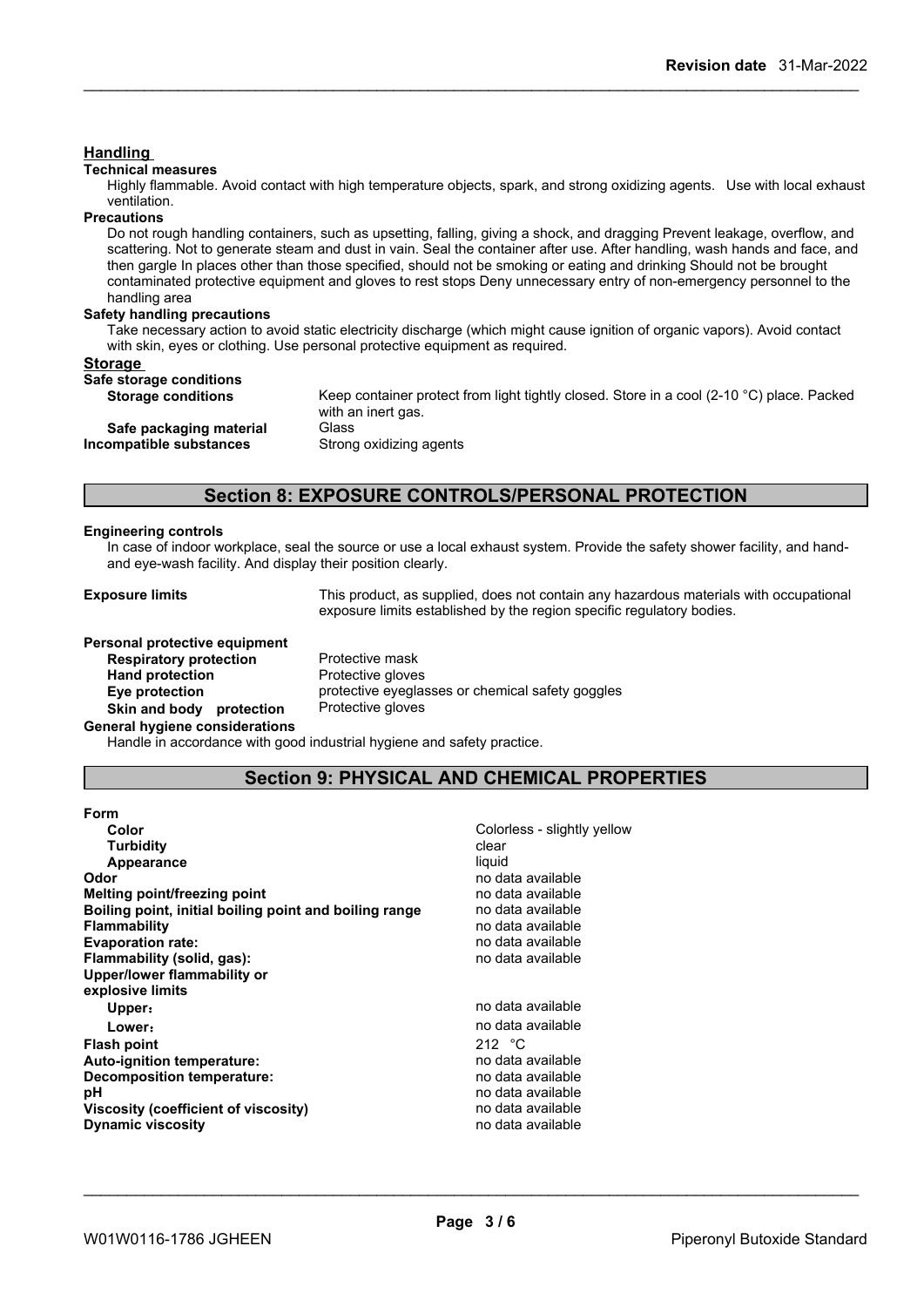**n-Octanol/water partition coefficient: (log Pow) Vapour pressure** no data available<br> **Specific Gravity / Relative density** 1060 1060 **Specific Gravity / Relative density** 1.060<br> **Vapour density** 1.060<br> **Vapour density Vapour density**<br> **Vapour density**<br> **Particle characteristics**<br> **Particle characteristics Particle characteristics** 

**Solubilities**<br>**n-Octanol/water partition coefficient:(log Pow)** acetone : soluble . water : practically insoluble,or insoluble .<br>no data available

## **Section 10: STABILITY AND REACTIVITY**

#### **Stability**

**Reactivity no data available Chemical stability** May be altered by light. **Hazardous reactions** None under normal processing **Conditions to avoid** Extremes of temperature and direct sunlight, Heat, flames and sparks, static electricity, spark **Incompatible materials** Strong oxidizing agents **Hazardous decomposition products** Carbon monooxide (CO), Carbon dioxide (CO2)

## **Section 11: TOXICOLOGICAL INFORMATION**

**Acute toxicity**

| <b>Chemical Name</b> | Oral LD50           | <b>Dermal LD50</b>   | <b>Inhalation LC50</b> |
|----------------------|---------------------|----------------------|------------------------|
| Piperonyl Butoxide   | 4570 mg/kg<br>. Rat | 7950 mg/kg<br>Rat    | N/A                    |
|                      | 6150 mg/kg<br>⊺Rat  | 1880 mg/kg<br>Rabbit |                        |

## **Skin irritation/corrosion no data available Serious eye damage/ irritation**<br> **Respiratory or skin sensitization**<br> **Respiratory or skin sensitization Respiratory or skin sensitization**<br> **Reproductive cell mutagenicity**<br> **Reproductive cell mutagenicity Reproductive cell mutagenicity**

| Carcinogenicity                                             |            |                                        |              |                     |
|-------------------------------------------------------------|------------|----------------------------------------|--------------|---------------------|
| <b>Chemical Name</b>                                        | <b>NTP</b> | <b>IARC</b>                            | <b>ACGIH</b> | <b>JSOH (Japan)</b> |
| Piperonyl Butoxide<br>51-03-6                               |            | Group 3                                |              |                     |
| <b>Reproductive toxicity</b><br><b>STOT-single exposure</b> |            | no data available<br>no data available |              |                     |
| <b>STOT-repeated exposure</b>                               |            | no data available                      |              |                     |
| <b>Aspiration hazard</b>                                    |            | no data available                      |              |                     |

## **Section 12: ECOLOGICAL INFORMATION**

**Ecotoxicity** No information available

**Other data** no data available

**Persistence and degradability** No information available<br>**Bioaccumulative potential** No information available **Bioaccumulative potential<br>Mobility in soil** No information available<br>No information available **Hazard** to the ozone layer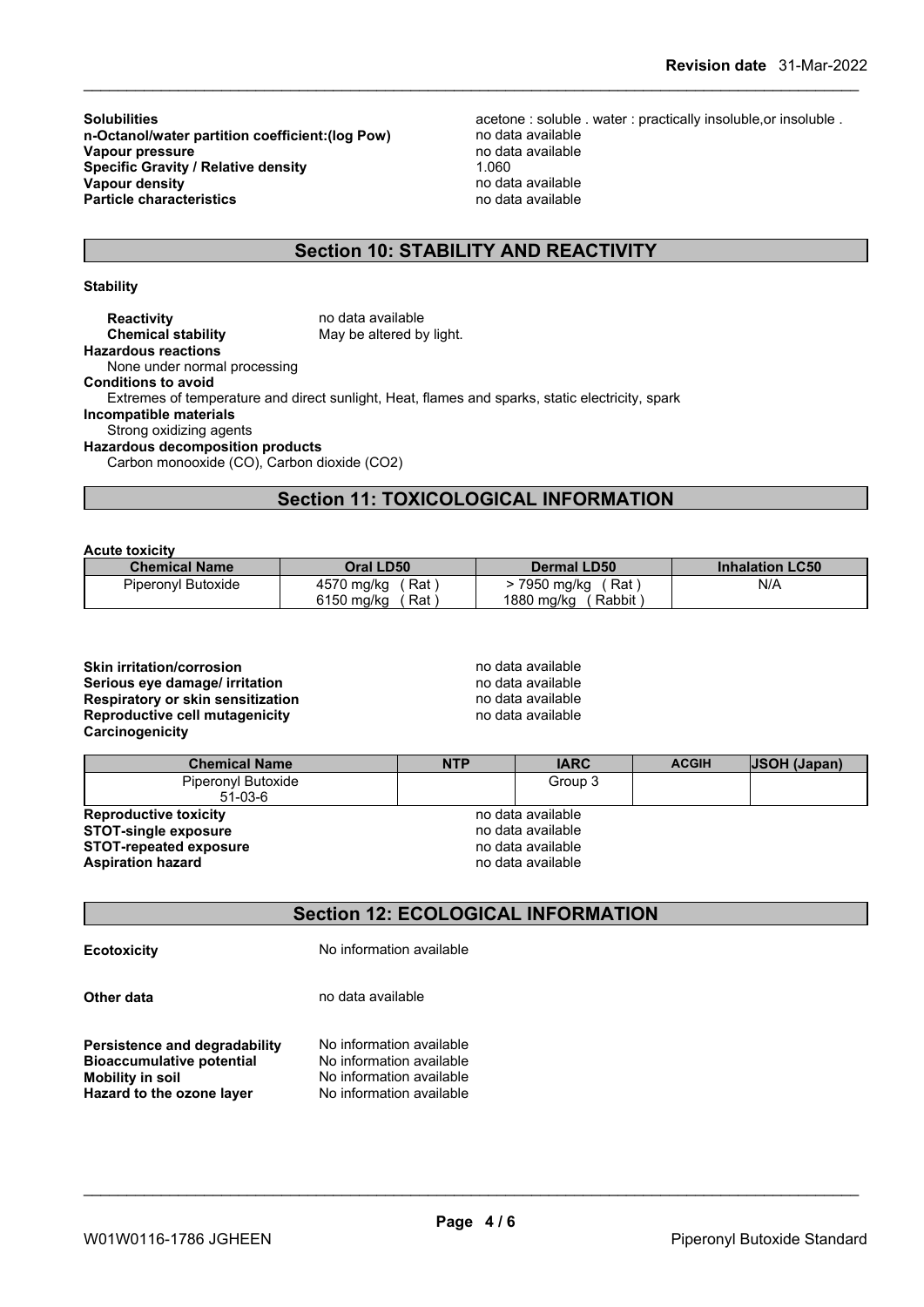## **Section 13: DISPOSAL CONSIDERATIONS**

#### **Waste from residues**

Disposal should be in accordance with applicable regional, national and local laws and regulations. **Contaminated container and contaminated packaging**

Disposal should be in accordance with applicable regional, national and local laws and regulations.

## **Section 14: TRANSPORT INFORMATION**

| <b>ADR/RID</b>                                          |                                                                          |
|---------------------------------------------------------|--------------------------------------------------------------------------|
| UN number                                               | UN3082                                                                   |
| Proper shipping name:                                   | Environmentally hazardous substance, liquid, n.o.s. (Piperonyl Butoxide) |
| <b>UN classfication</b>                                 | 9                                                                        |
| <b>Subsidiary hazard class</b>                          |                                                                          |
| Packing group                                           | Ш                                                                        |
| <b>Marine pollutant</b>                                 | Yes                                                                      |
| <b>IMDG</b>                                             |                                                                          |
| UN number                                               | UN3082                                                                   |
| Proper shipping name:                                   | Environmentally hazardous substance, liquid, n.o.s. (Piperonyl Butoxide) |
| <b>UN classfication</b>                                 | 9                                                                        |
| <b>Subsidiary hazard class</b>                          |                                                                          |
| Packing group                                           | Ш                                                                        |
| <b>Marine pollutant (Sea)</b>                           | Yes                                                                      |
| Transport in bulk according to No information available |                                                                          |
| Annex II of MARPOL 73/78 and                            |                                                                          |
| the IBC Code                                            |                                                                          |
| <b>IATA</b>                                             |                                                                          |
| UN number                                               | <b>UN3082</b>                                                            |
| Proper shipping name:                                   | Environmentally hazardous substance, liquid, n.o.s. (Piperonyl Butoxide) |
| <b>UN classfication</b>                                 | 9                                                                        |
| <b>Subsidiary hazard class</b>                          |                                                                          |
| Packing group                                           | Ш                                                                        |
| <b>Environmentally Hazardous</b>                        | Yes                                                                      |
| <b>Substance</b>                                        |                                                                          |

## **Section 15: REGULATORY INFORMATION**

| <b>International Inventories</b><br><b>EINECS/ELINCS</b><br><b>TSCA</b> | Listed<br>Listed                                                                                                                                       |
|-------------------------------------------------------------------------|--------------------------------------------------------------------------------------------------------------------------------------------------------|
| Japanese regulations                                                    |                                                                                                                                                        |
| <b>Fire Service Act</b>                                                 | Category IV, Class IV petroleums, dangerous grade 3                                                                                                    |
| <b>Poisonous and Deleterious</b>                                        | Not applicable                                                                                                                                         |
| <b>Substances Control Law</b>                                           |                                                                                                                                                        |
| Industrial Safety and Health Act Not applicable                         |                                                                                                                                                        |
| Regulations for the carriage                                            | Noxious Substances (Ordinance Art.3, Ministry of Transportation Ordinance Regarding                                                                    |
| and storage of dangerous                                                | Transport by Ship and Storage, Attached Table 1)                                                                                                       |
| goods in ship                                                           |                                                                                                                                                        |
| <b>Civil Aeronautics Law</b>                                            | Misellaneous Dangerous Substances and Articles (Ordinance Art. 194, MITL Nortification<br>for Air Transportation of Explosives etc., Attached Table 1) |
| <b>Pollutant Release and Transfer Not applicable</b>                    |                                                                                                                                                        |
| <b>Register Law</b>                                                     |                                                                                                                                                        |
| (~2023.3.31)                                                            |                                                                                                                                                        |
| <b>Pollutant Release and Transfer</b>                                   | Class 2                                                                                                                                                |
| <b>Register Law</b>                                                     |                                                                                                                                                        |
| (2023/4/1)                                                              |                                                                                                                                                        |
| Class 2 - No.                                                           | 809                                                                                                                                                    |
| <b>Export Trade Control Order</b>                                       | Not applicable                                                                                                                                         |
|                                                                         |                                                                                                                                                        |